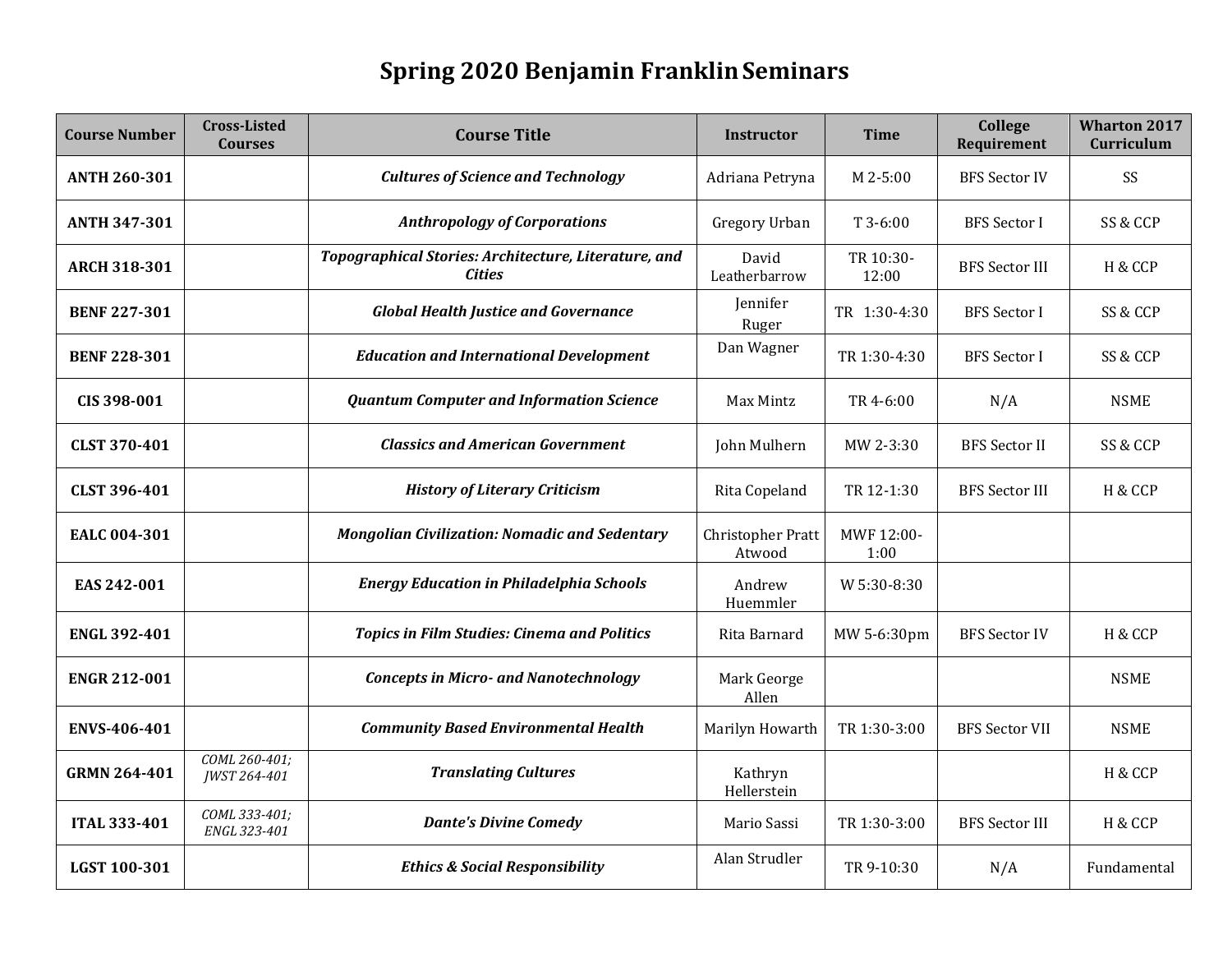## **Spring 2020 Benjamin Franklin Seminars**

| <b>Course Number</b> | <b>Cross-Listed</b><br><b>Courses</b>                           | <b>Course Title</b>                                                                                   | <b>Instructor</b>                                | <b>Time</b>        | <b>College</b><br>Requirement | <b>Wharton 2017</b><br>Curriculum |
|----------------------|-----------------------------------------------------------------|-------------------------------------------------------------------------------------------------------|--------------------------------------------------|--------------------|-------------------------------|-----------------------------------|
| LGST 101-301         |                                                                 | <b>Law and Social Values</b>                                                                          | Julian Jonker                                    | MW 12-1:30         | N/A                           | Fundamental                       |
| <b>MATH 280-301</b>  |                                                                 | <b>Entropy and the Mathematics of Evolution</b>                                                       | Ted Chinburg                                     | TR 12-1:30         | <b>BFS Sector VII</b>         | <b>NSME</b>                       |
| MGMT 224-001         |                                                                 | <b>Leading Diversity in Organizations</b>                                                             | Stephanie Creary                                 | MW 10:30-<br>12    | N/A                           | 0.5 cu BB                         |
| <b>NELC 244-401</b>  |                                                                 | <b>Reading Ancient Mesopotamia</b>                                                                    | <b>Stephen Tinney</b>                            | M 2-5:00           | <b>BFS</b> Sector II          | H & CCP                           |
| <b>PHYS 171-301</b>  |                                                                 | <b>Honors Physics II: Electromagnetism and</b><br><b>Radiation</b>                                    | <b>Charles Kane</b>                              | M 2-3              | Sector VI and<br>QDA          | <b>NSME</b>                       |
| <b>PHYS 171-102</b>  |                                                                 | Lab                                                                                                   |                                                  | $T3-5:00$          | N/A                           | <b>NSME</b>                       |
| <b>PHYS 171-103</b>  |                                                                 | Lab                                                                                                   |                                                  | R 3-5:00           | N/A                           | <b>NSME</b>                       |
| <b>PHYS 171-104</b>  |                                                                 | Lab                                                                                                   |                                                  | F 3-5:00           | N/A                           | <b>NSME</b>                       |
| <b>REES 202-401</b>  | COML-204-401                                                    | <b>Tolstoy</b>                                                                                        | D. Brian Kim                                     | MW 3:30-<br>5:00   | <b>BFS</b> Sector III         | H & CCP                           |
| <b>RELS 129-401</b>  | FOLK 252-401;<br>JWST 100-401;<br>NELC 252-401;<br>NELC 552-401 | Themes in Jewish Tradition: Notions of Canon,<br><b>Interpretation, and the Bible</b>                 | Natalie Dohrmann                                 | TR 3-4:30          | <b>BFS</b> Sector II          | SS & CCP                          |
| <b>RELS 256-301</b>  |                                                                 | <b>Existential Despair</b>                                                                            | Justin McDaniel                                  | T 4:30-<br>11:50   |                               | H                                 |
| <b>URBS 178-401</b>  | AFRC-078-401;<br>HIST-173-401                                   | <b>Faculty-Student Collaborative Action Seminar in</b><br><b>Urban University-Community Relations</b> | Ira Harkavy                                      | W 2-5:00           | CDUS                          | SS & CDUS                         |
| WH 150-301           |                                                                 | <b>Evaluating Evidence</b>                                                                            | Iwan Barankay                                    | MW 10:30-<br>12:00 | N/A                           | TIA or BB                         |
| WH 297-001           |                                                                 | <b>Wharton Industry Exploration: San Francisco</b><br><b>Tech Sector</b>                              | Lee Kramer, Lori<br>Rosenkopf,<br>Prasanna Tambe | N/A                | N/A                           | 0.5 cu BB                         |
| WH 297-010           |                                                                 | <b>Wharton Industry Exploration: Washington DC-</b><br><b>Public Policy Sector</b>                    | David Zaring                                     | N/A                | N/A                           | 0.5 cu BB                         |